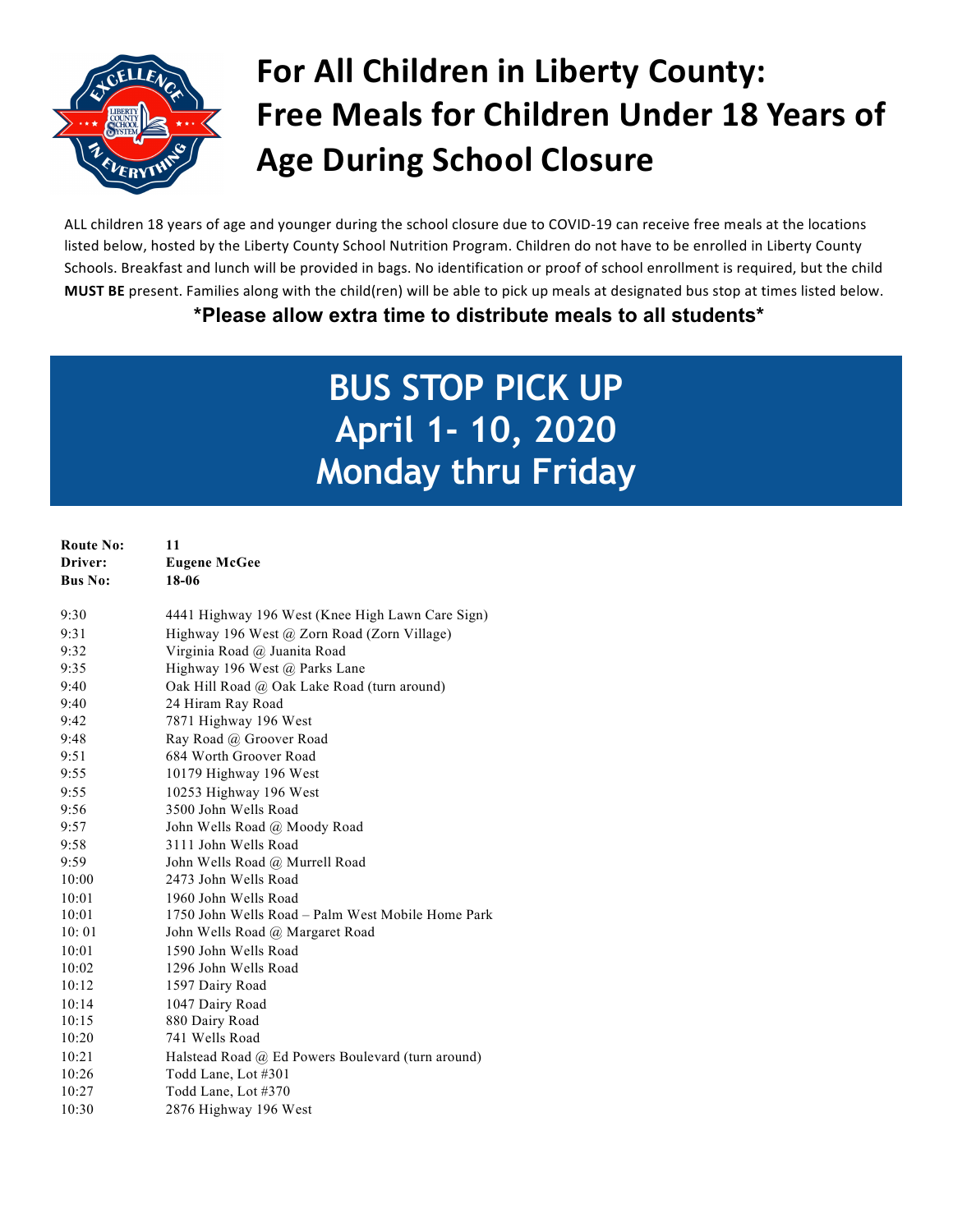**Route No: 46 Driver: Tony Mills Bus No: 18-02**

# **Dunlevie Road/Hunters Branch**

- 9:30 Hunters Branch Drive @ Springer Court<br>9:31 Hunters Branch Drive @ Setter Lane
- Hunters Branch Drive @ Setter Lane
- 9:31 Hunters Branch Drive @ Retriever Way<br>9:32 Hunters Branch Drive @ Dunlevie Road
- 9:32 Hunters Branch Drive @ Dunlevie Road<br>9:33 1600 Dunlevie Road @ Malibu Lane Pe
- 1600 Dunlevie Road @ Malibu Lane Pebble Creek and Glenbrook Mobile Home Park

### **McDonald Ridge**

| 9:35 | Bobbie Street @ Teresa Avenue                         |
|------|-------------------------------------------------------|
| 9:36 | 77 Teresa Avenue                                      |
| 9:36 | 155 Teresa Avenue                                     |
| 9:37 | 66 Martha Street                                      |
| 9:39 | 163 Wilder Road – McDonald's Estates Mobile Home Park |
| 9:41 | Barnard Pray Road @ Julius Road                       |
| 9:42 | Barnard Pray Road @ Dunlevie Road                     |
| 9:44 | Wilder Road @ Bass Road                               |
| 9:45 | 380 Wilder Road                                       |
| 9:46 | Wilder Road @ Cato Lane                               |
| 9:47 | 769 Wilder Road                                       |

| <b>Route No:</b> | 49                        |
|------------------|---------------------------|
| Driver:          | <b>Ernestine Williams</b> |
| <b>Bus No:</b>   | 16-24                     |

#### **Walthourville**

| 9:30  | Talmadge Road @ Vandiver Road                                                             |
|-------|-------------------------------------------------------------------------------------------|
| 9:32  | Carter Road @ Pamela Drive                                                                |
| 9:32  | Carter Road @ Gregory Court                                                               |
| 9:33  | 401 Griffin Road                                                                          |
| 9:36  | Arnall Drive @ Ole Oak Road (turn around)                                                 |
| 9:37  | 604 Arnall Drive                                                                          |
|       | 432 Thompson Road - PM only                                                               |
| 9:43  | 20 Tibet Road (turn around in church parking lot)                                         |
| 9:45  | 1954 Talmadge Road                                                                        |
| 9:46  | 1528 Talmadge Road                                                                        |
| 9:47  | 1416 Talmadge Road                                                                        |
| 9:48  | 1026 Talmadge Road                                                                        |
| 9:49  | Carter Road @ Sanders Road                                                                |
| 9:50  | 727 Carter Road                                                                           |
| 9:50  | 825 Carter Road                                                                           |
| 9:53  | Hillary Lane @ Martin Lane                                                                |
| 9:55  | 311 Strickland Road                                                                       |
| 9:56  | 91 Russell Road                                                                           |
| 9:57  | 20 Russell Road                                                                           |
| 9:58  | 564 Talmadge Road – Salter's Mobile Home Park (3rd entrance from West Oglethorpe Highway) |
| 9:58  | 564 Talmadge Road - Salter's Mobile Home Park (4th entrance from West Oglethorpe Highway) |
| 9:59  | Talmadge Road @ Arnall Drive (dirt road side)                                             |
| 10:00 | 302 Talmadge Road                                                                         |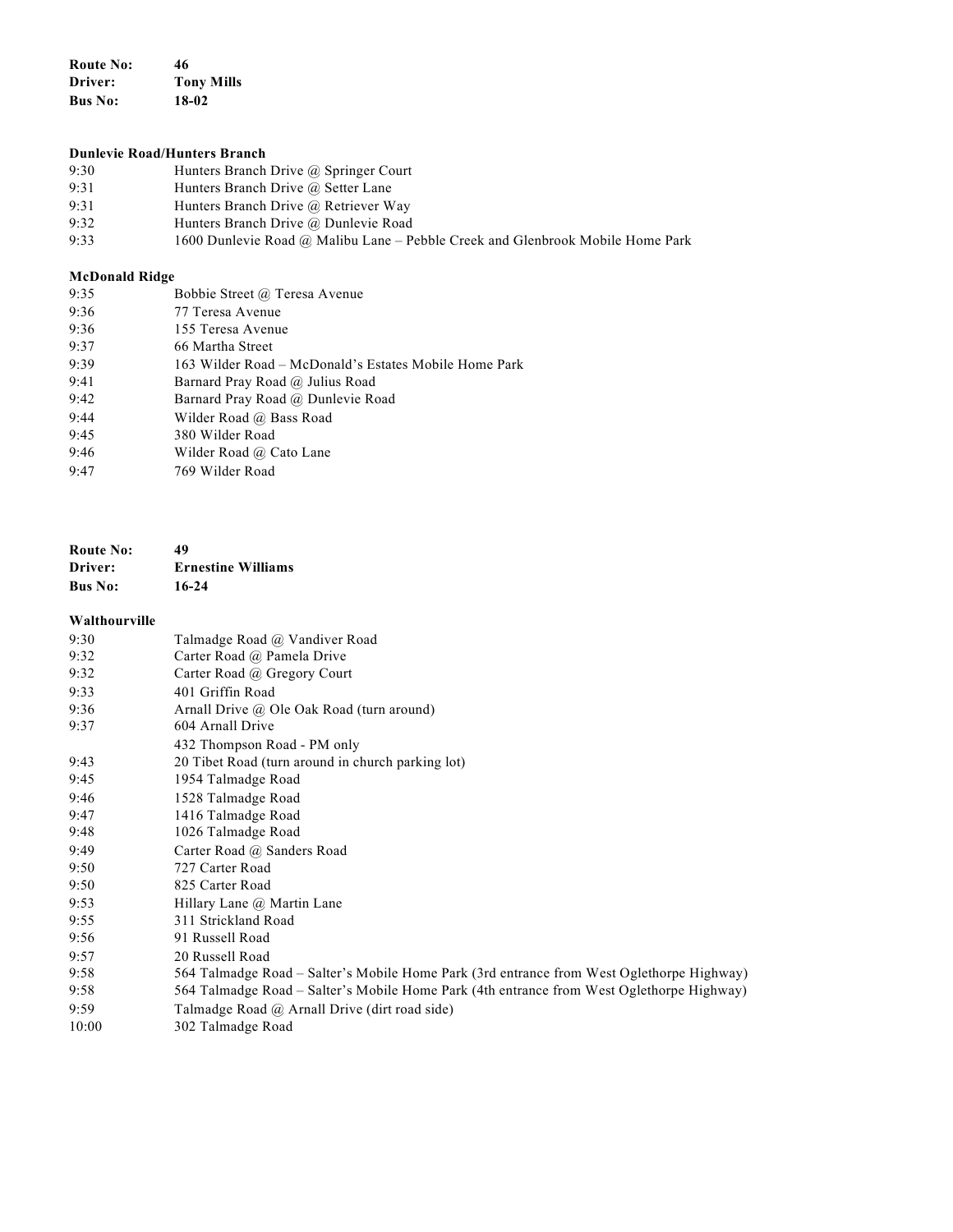| <b>Route No:</b> | 56               |
|------------------|------------------|
| Driver:          | <b>Joe Baker</b> |
| <b>Bus No:</b>   | 18-07            |

9:30 – 9:45 601 Saunders Avenue – Harbour Rain (Office)

| <b>Route No:</b><br>Driver:<br><b>Bus No:</b> | 74<br>Huev Wood, Sr<br>16-14                          |
|-----------------------------------------------|-------------------------------------------------------|
| 9:30                                          | 1741 Islands Highway                                  |
| 9:30                                          | 2413 Islands Highway                                  |
| 9:30                                          | 3803 Islands Highway                                  |
| 9:31                                          | Islands Highway @ Beulah Road                         |
| 9:31                                          | 4275 Islands Highway - PM only                        |
| 9:34                                          | 283 Old Seabrook School Road                          |
| 9:41                                          | Brigantine Dunmore Road @ Screven Street              |
| 9:41                                          | Brigantine Dunmore Road @ Mariners Road (turn around) |
| 9:43                                          | Brigantine Dunmore Road @ Sunbury Road                |
| 9:47                                          | Fort Morris Road @ Catbird Road                       |
| 9:48                                          | Fort Morris Road @ J Don Lane                         |
| 9:49                                          | Fort Morris Road @ The Dirt Road                      |

### **Lake Gale**

| <b>Lake Gale</b> |                                         |
|------------------|-----------------------------------------|
| 10:03            | Lake Gale Road @ Eastwood Village Drive |
| 10:06            | Lake Gale Road @ Otto Road              |
| 10:09            | Lake Shore Drive @ Colonial Drive       |
| 10:11            | 61 Old Sunbury Trail                    |
| 10:12            | 99 Old Sunbury Trail                    |
| 10:13            | 216 Old Sunbury Trail                   |
| 10:13            | 238 Old Sunbury Trail                   |
|                  |                                         |

| Route No:      | 92                                   |
|----------------|--------------------------------------|
| Driver:        | David McCutchen                      |
| <b>Bus No:</b> | 20-37                                |
| 9:30           | Camp Viking Road @ Alice Drive       |
| 9.31           | 1398 Camp Viking Road                |
| 9:31           | Camp Viking Road @ Hoach Road        |
| 9:32           | Lake Pamona Road @ Janelle Lane      |
| 9.34           | 722 Lakeside Drive                   |
| 9:36           | 485 Lake Pomona Road                 |
| 9:38           | Youmans Road @ Spartina Way          |
| 9.40           | Islands Highway @ Yellow Bluff Drive |
| 9.42           | 95 Goodman Road                      |
|                |                                      |

## **Half Moon Plantation**

| 9:47  | Japonica Drive @ Cattle Hammock Road                    |
|-------|---------------------------------------------------------|
| 9:50  | 127 Azalea Road - Halfmoon Marina Condos                |
| 9:54  | Sea Island Road @ Plantation Road (back of subdivision) |
| 9:57  | 15 Plantation Road                                      |
| 10:12 | Stevens Road @ Gemini Lane                              |
| 10:15 | Islands Highway $\omega$ Hanna June Lane                |
|       |                                                         |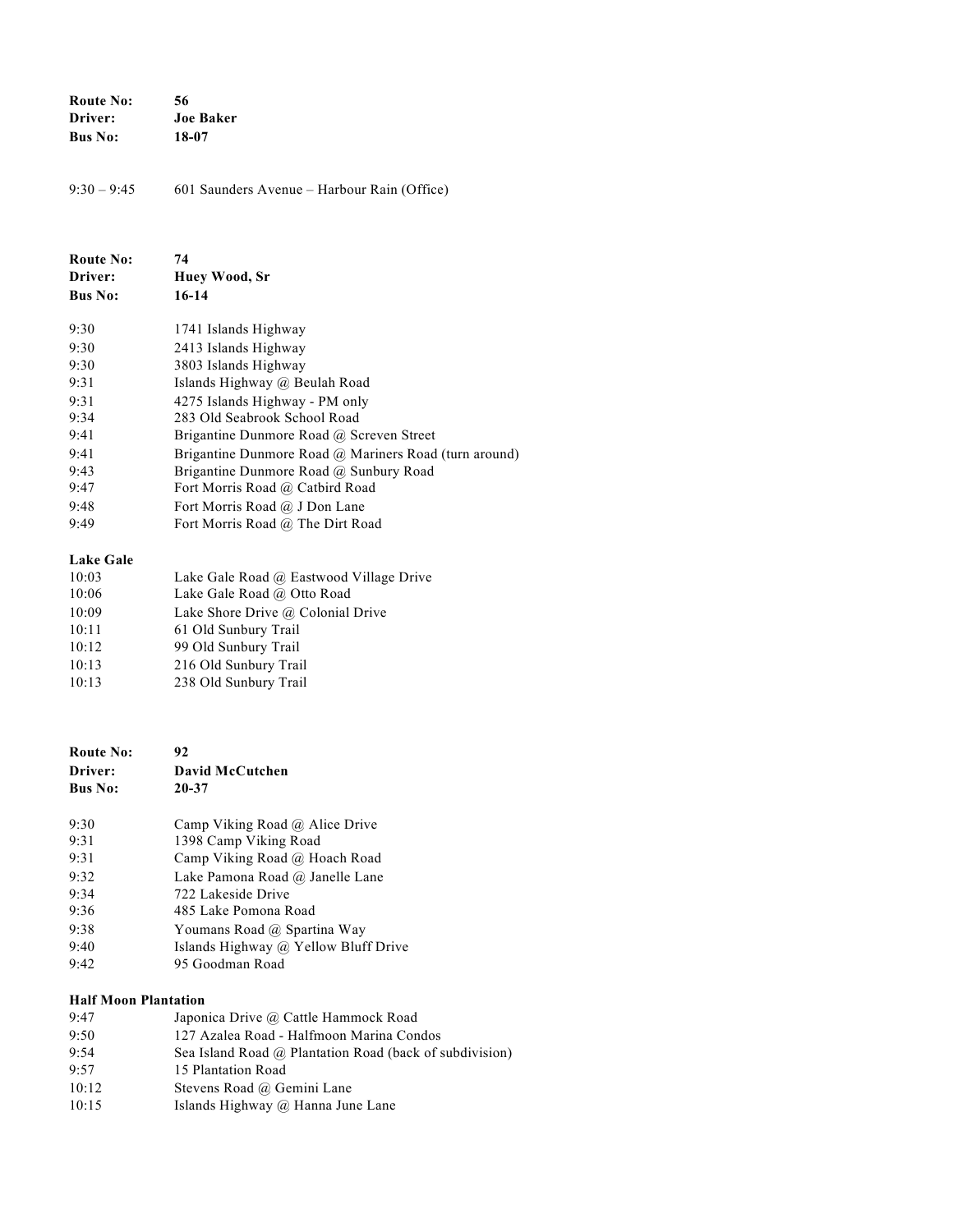| <b>Route No:</b>     | 97                                               |
|----------------------|--------------------------------------------------|
| Driver:              | <b>Tim Davis</b>                                 |
| <b>Bus No:</b>       | 20-38                                            |
| <b>Isle of Wight</b> |                                                  |
| 9:30                 | 421 Isle of Wight Road                           |
| 9:37                 | 3383 Isle of Wight Road                          |
| 9:39                 | 231 Main Street                                  |
| 9:40                 | 297 Main Street                                  |
| 9:41                 | 390 Main Street                                  |
| 9:42                 | Main Street @ Margaret Drive                     |
| 9:44                 | Isle of Wight Road @ Gwendolyn Drive             |
| 9:44                 | Isle of Wight Road @ Rhonda Road                 |
| 9:45                 | 3206 Isle of Wight Road                          |
| 9:48                 | 169 Carlyenne Drive                              |
| 9:49                 | 345 Carlyenne Drive                              |
| 9:50                 | Carlyenne Drive @ Pineland Road                  |
| 9:50                 | 459 Carlyenne Drive                              |
| 9:51                 | 516 Island Drive                                 |
| 9:53                 | 400 Island Drive                                 |
| 9:55                 | 186 Island Drive                                 |
| 9:57                 | 176 Tideland Drive                               |
| 9:58                 | 97 Tideland Drive                                |
| 9:59                 | 39 Tideland Drive                                |
| 10:00                | 1101 West 1st Street                             |
| 10:02                | 440 West 1st Street                              |
| 10:02                | 400 West 1st Street                              |
| 10:03                | Island Drive @ Lake Rosalind Drive               |
| 10:06                | Isle of Wight Road @ Laurel Drive                |
| 10:10                | Isle of Wight Road @ Family Road                 |
| 10:12                | Isle of Wight Road @ Renee Avenue                |
| 10:13                | Old Sikes Road @ Sunshine Campground Road        |
| 10:16                | 681 Sunshine Lake Road - no student at this time |
| 10:20                | 288 Isle of Wight Road                           |
|                      |                                                  |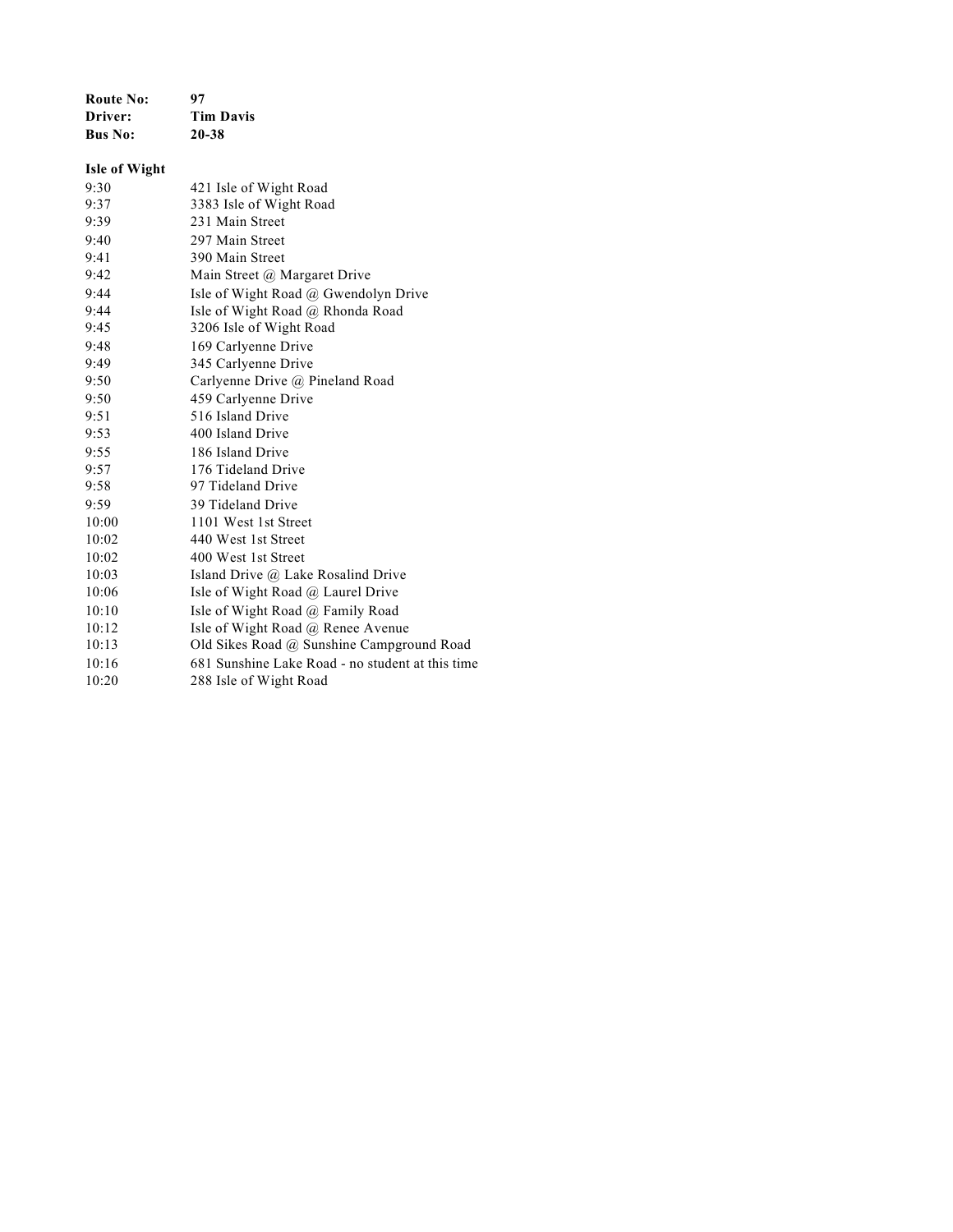**Route No: 98 Driver: Deborah Johnson Bus No: 16-28**

# **Woodland Lakes** 9:30 Court Drive @ Doe Court 9:31 199 Court Drive 9:32 Court Drive @ Deer Trail Drive 9:33 Court Drive @ Clubhouse Drive 9:35 128 Clubhouse Drive 9:35 Clubhouse Drive @ Myrtle Drive 9:36 Seabrook Island Drive @ Wild Heron Drive 9:37 Seabrook Island Drive @ Eagle Lane 9:40 Seabrook Island Drive @ Seabrook Lane 9:42 Seabrook Island Drive @ Sandpiper Road 9:42 Sandpiper Road @ Pelican Cove 9:45 229 Marsh Drive 9:46 170 Marsh Drive 9:50 Seabrook Island Drive @ Myrtle Drive 9:51 Seabrook Island Drive @ Green Oaks Drive (Owens Drive) 9:56 North Coastal Highway @ Shavetown Lane 9:58 5641 North Coastal Highway (occasional rider) 10:00 Sand Dollar Drive @ Shell Cracker Road 10:05 Stewart Road @ Phillips Lane 10:06 1651 Freedman Grove Road 10:08 Freedman Grove Road @ Phillipsville Road 10:10 770 Freedman Grove Road 10:20 955 Phillips Road (turn around)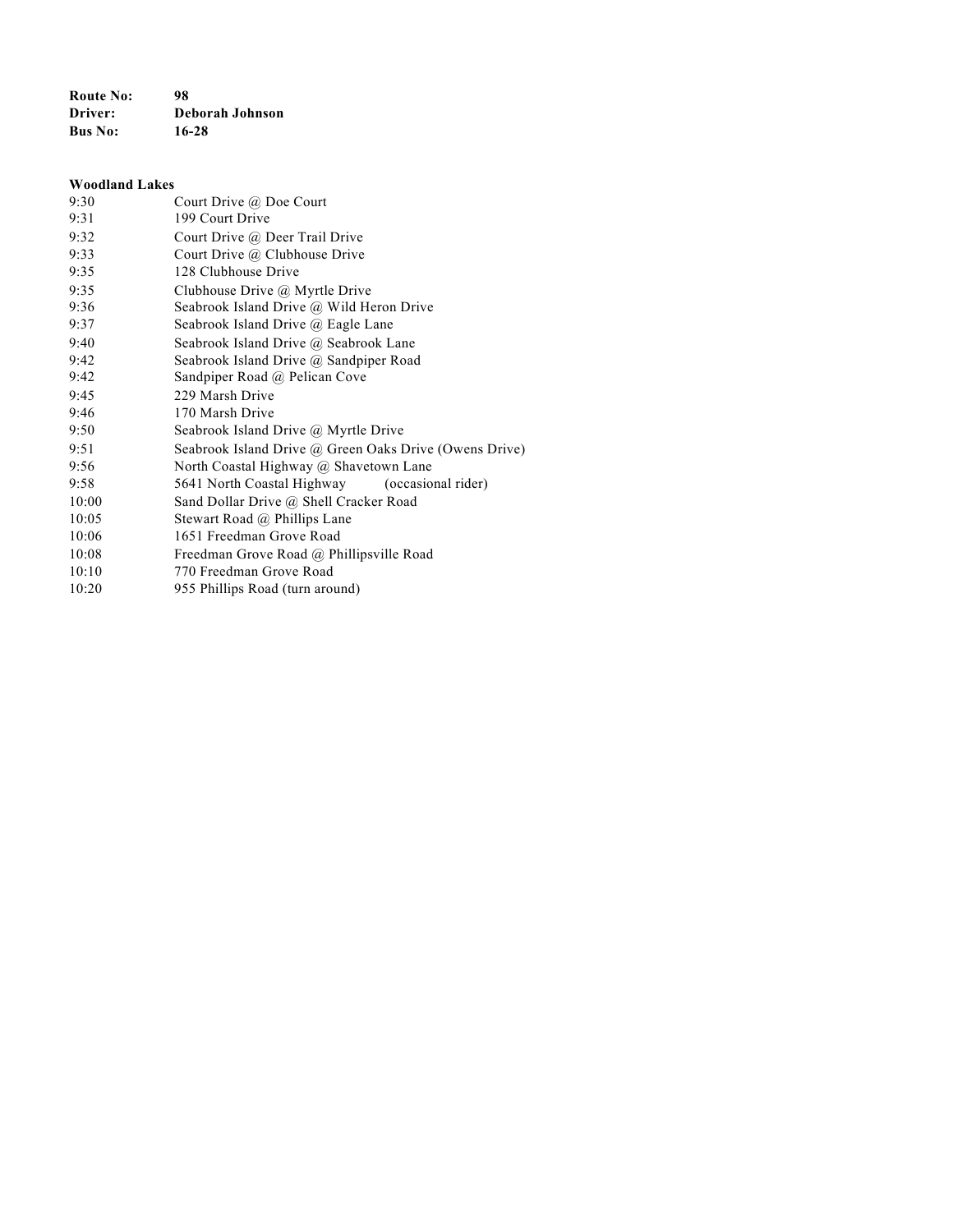| <b>Route No:</b> | 109                                |
|------------------|------------------------------------|
| Driver:          | <b>Kenneth Smith</b>               |
| <b>Bus No:</b>   | 18-04                              |
| 9:30             | Highway 196 West $(a)$ Cooper Lane |
| 9:32             | 3785 Highway 196 West              |
| 9:34             | 4441 Highway 196 West              |

| 9:37  | Highway 196 West @ Morrison Drive                |
|-------|--------------------------------------------------|
| 9:38  | 5377 Highway 196 West                            |
| 9:39  | Highway 196 West @ Parks Lane                    |
| 9:40  | Hiram Ray Road @ Oak Hill Road                   |
| 9:41  | Oak Hill Road @ Oak Lake Drive                   |
| 9:45  | 7871 Highway 196 West                            |
| 9:50  | 3111 John Wells Road                             |
| 9:57  | 2473 John Wells Road                             |
| 9:58  | 2439 John Wells Road                             |
| 10:00 | 1750 John Wells Road                             |
| 10:11 | John Wells Road @ Margaret Road                  |
| 10:12 | 1590 John Wells Road                             |
| 10:13 | 1296 John Wells Road                             |
| 10:14 | 1225 John Wells Road                             |
| 10:15 | 1176 John Wells Road                             |
| 10:16 | John Wells Road @ JB Woodard Road                |
| 10:19 | Hodges Road @ Jeanie's Road                      |
| 10:23 | 1597 Dairy Road                                  |
| 10:25 | 1047 Dairy Road                                  |
| 10:26 | 880 Dairy Road                                   |
| 10:31 | Wells Cemetery Road @ Old Forest Road            |
| 10:32 | Clinton Avenue @ Wells Cemetery Road             |
| 10:33 | 75 Mitchell Road                                 |
| 10:34 | Mitchell Road $\omega$ Oak Grove Run             |
| 10:36 | 377 Wells Road                                   |
| 10:38 | Halstead Road @ Ed Powers Boulevard              |
| 10:42 | 5070 Highway 196 West                            |
| 10:45 | 2876 Highway 196 West - Frasier Mobile Home Park |
|       |                                                  |